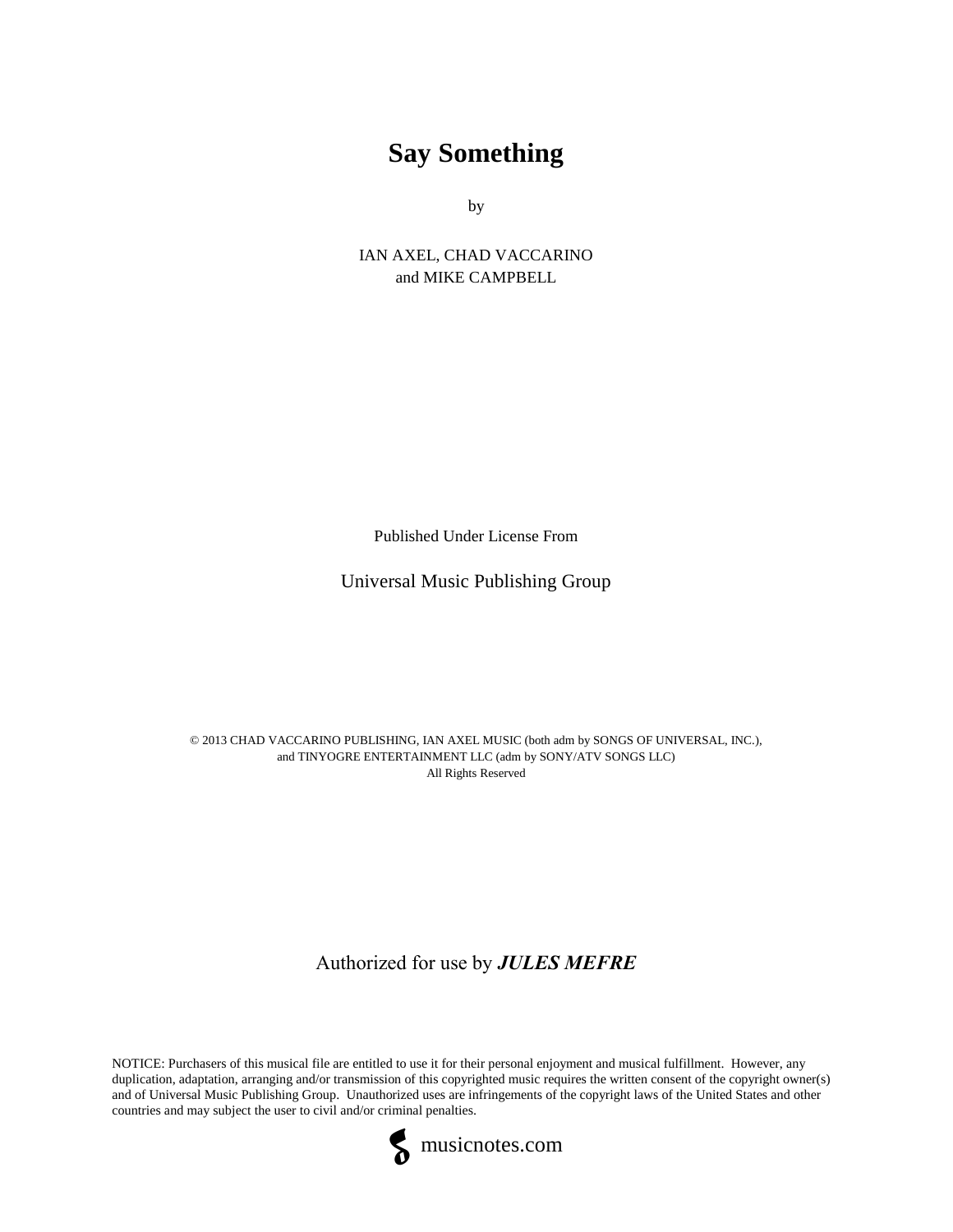Recorded by *Pentatonix*

**SAY SOMETHING**

for SATB Choir, Cello and Percussion

Transcribed by *Paul Langford*

Words and Music by IAN AXEL, CHAD VACCARINO and MIKE CAMPBELL



All rights reserved beed by Permission<br>
Authorized for use by: *JULES MEFRE* Copyright © 2011 SONGS OF UNIVERSAL, INC., IAN AXEL MUSIC, CHAD VACCARINO PUBLISHING and SONGTRUST BLVD. This arrangement Copyright © 2014 SONGS OF UNIVERSAL, INC., IAN AXEL MUSIC, CHAD VACCARINO PUBLISHING and SONGTRUST BLVD.<br>All Rights for IAN AXEL MUSIC and CHAD VACCARINO PUBLISHING Controlled and Administered by SONGS OF All Rights Reserved Used by Permission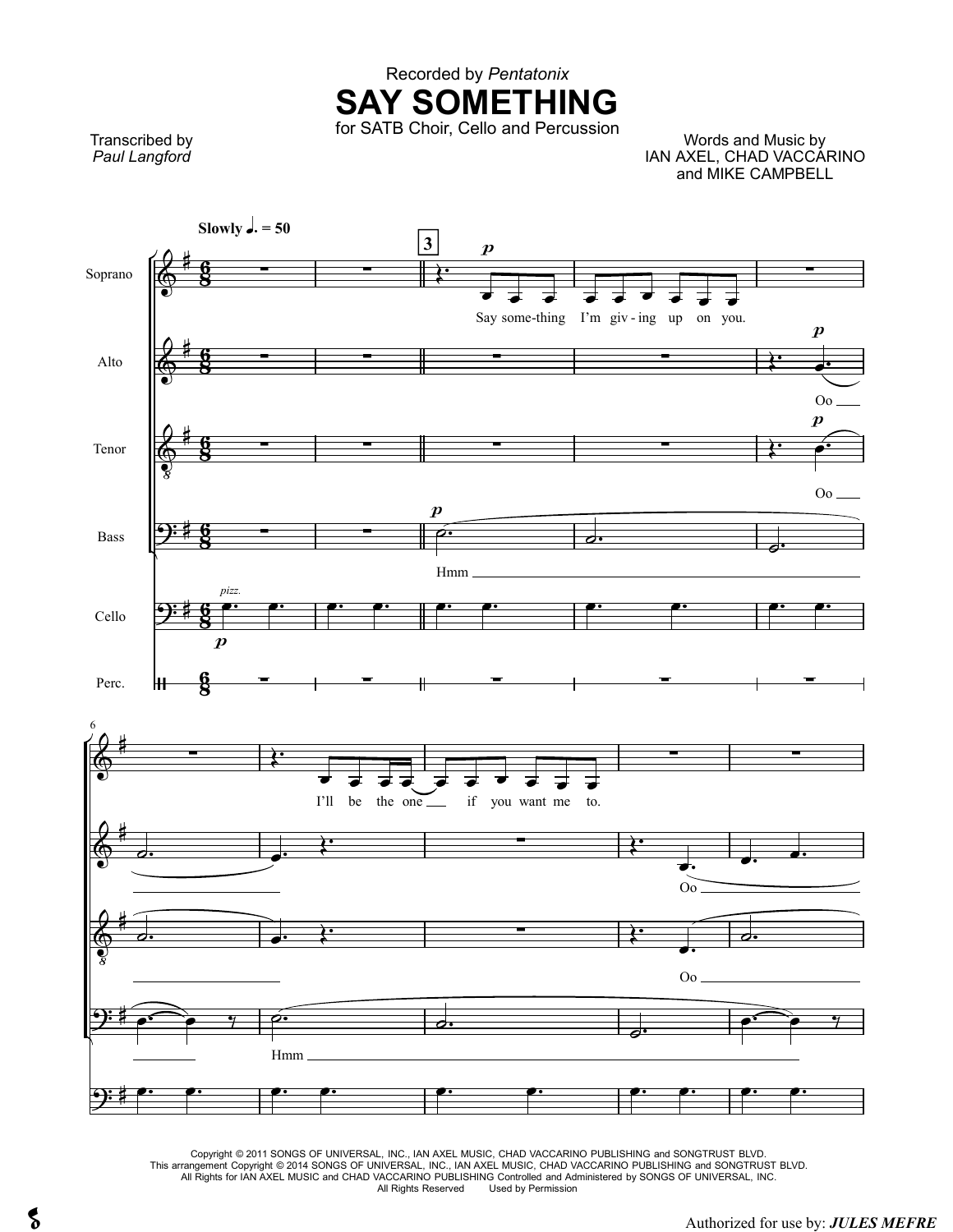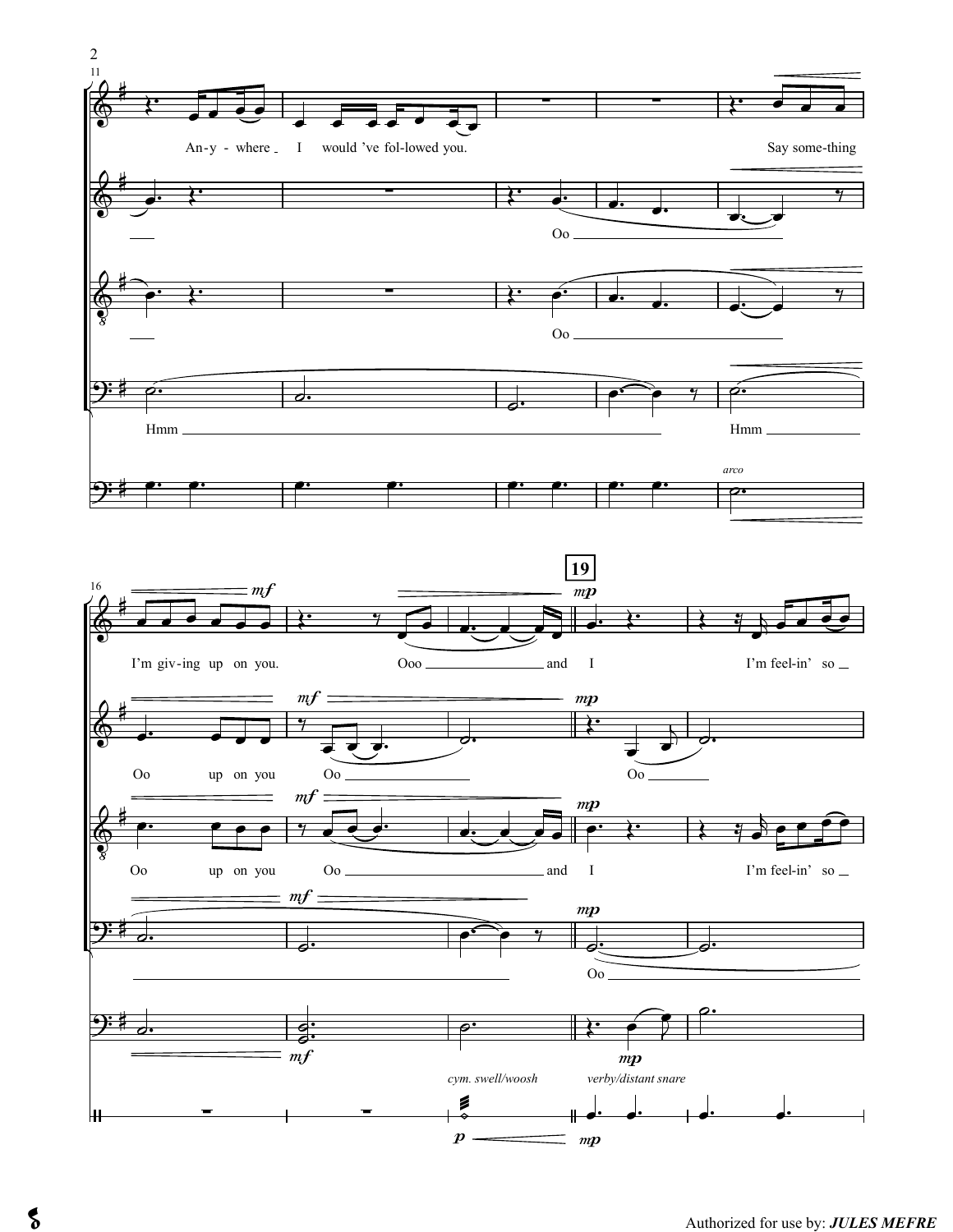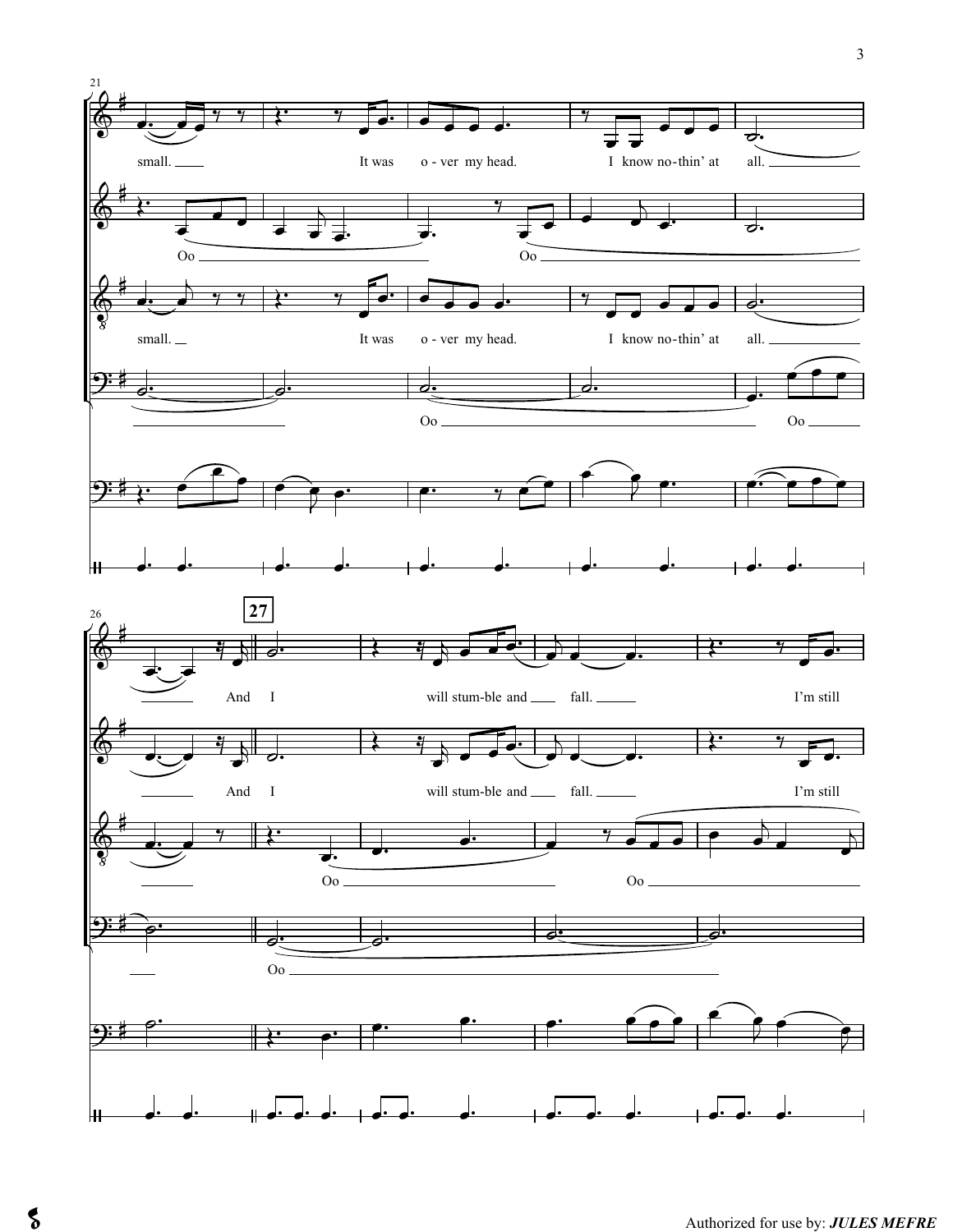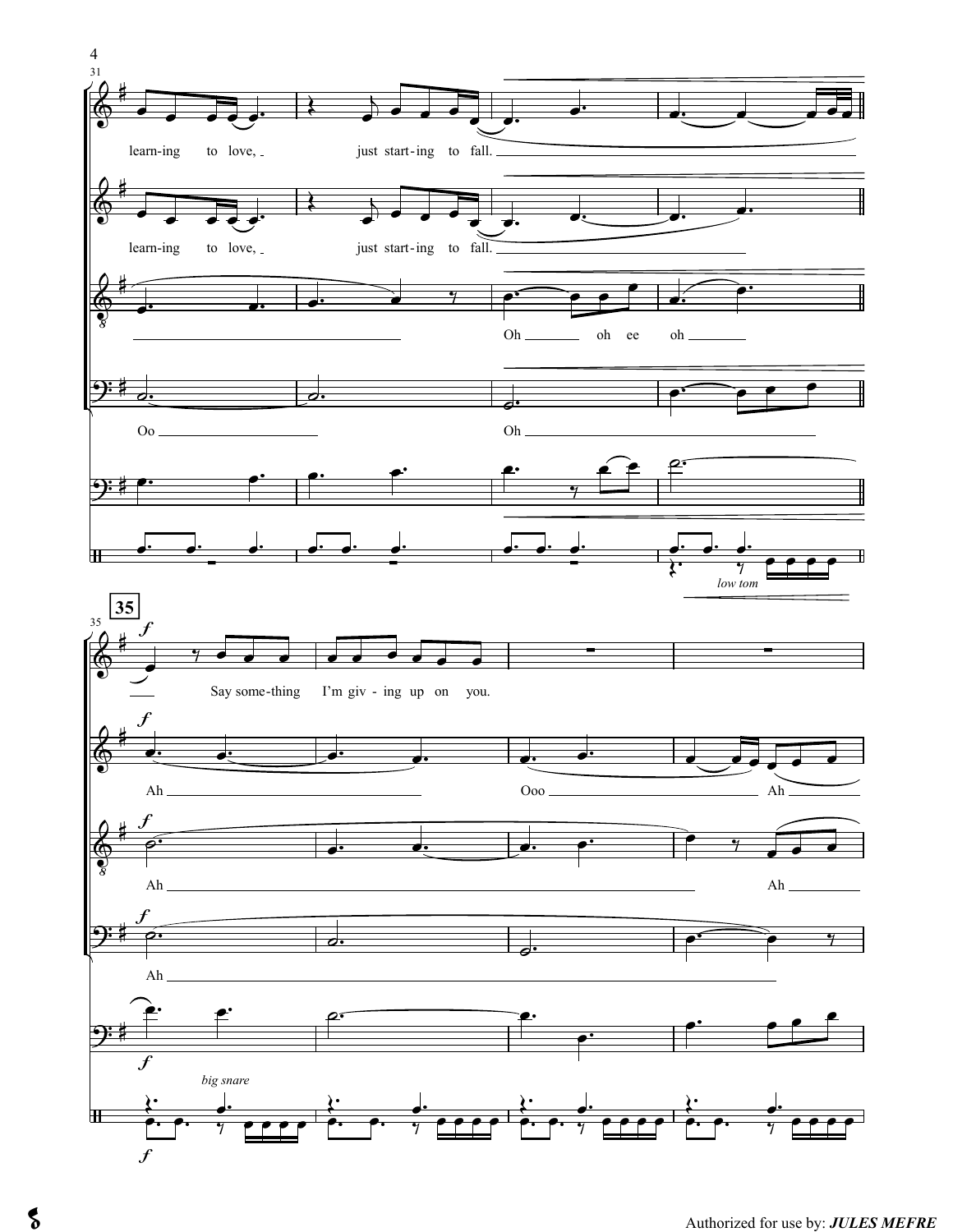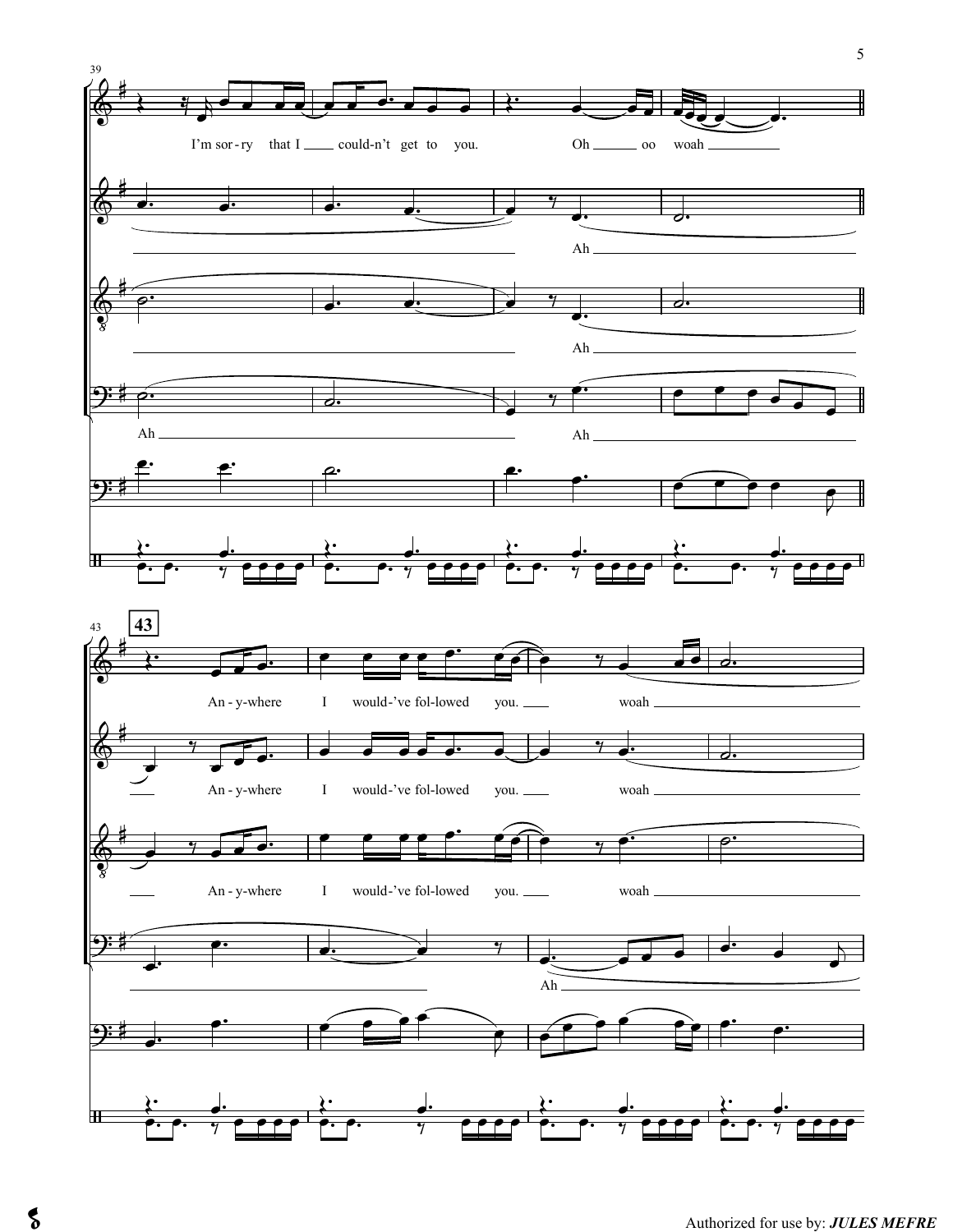6

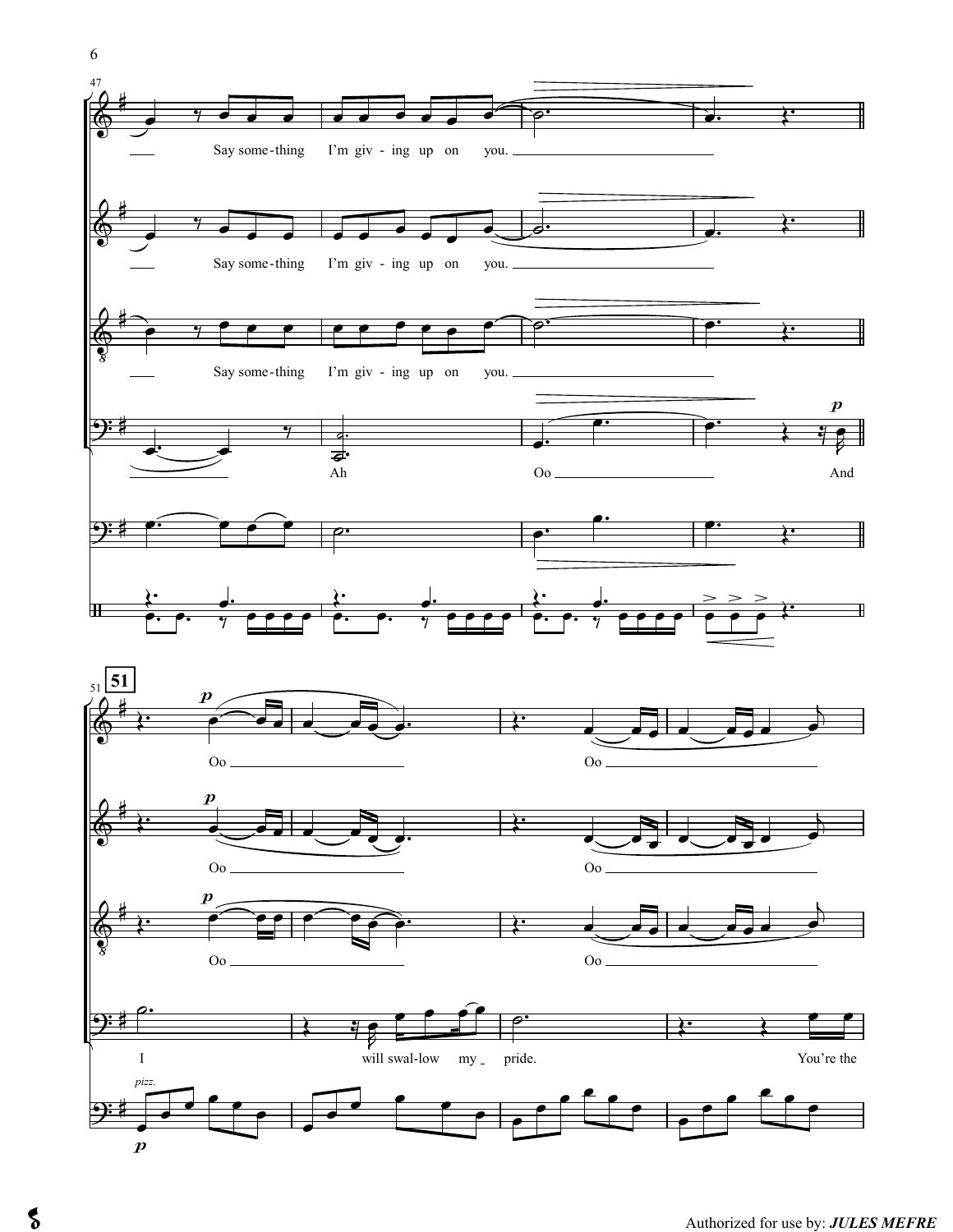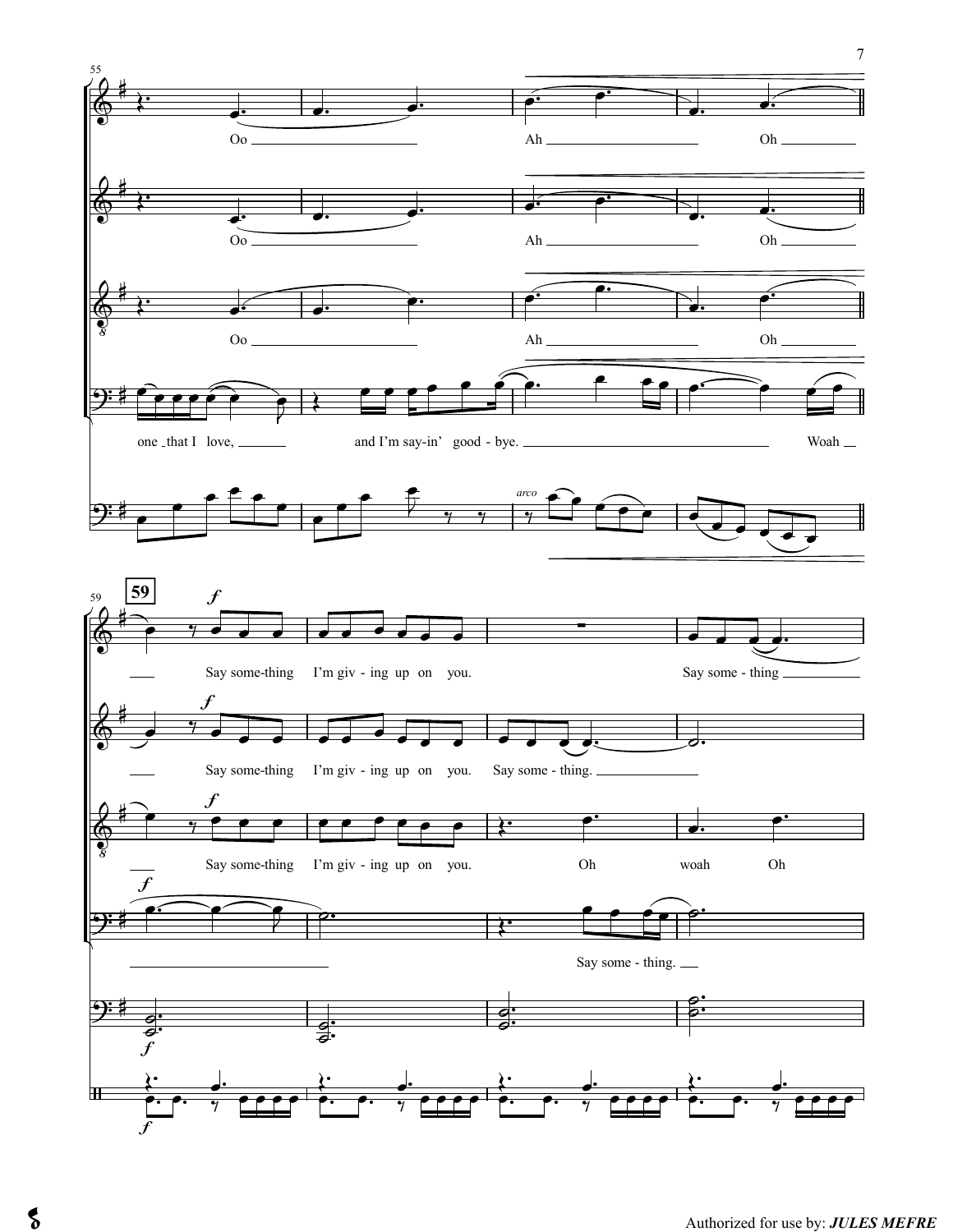

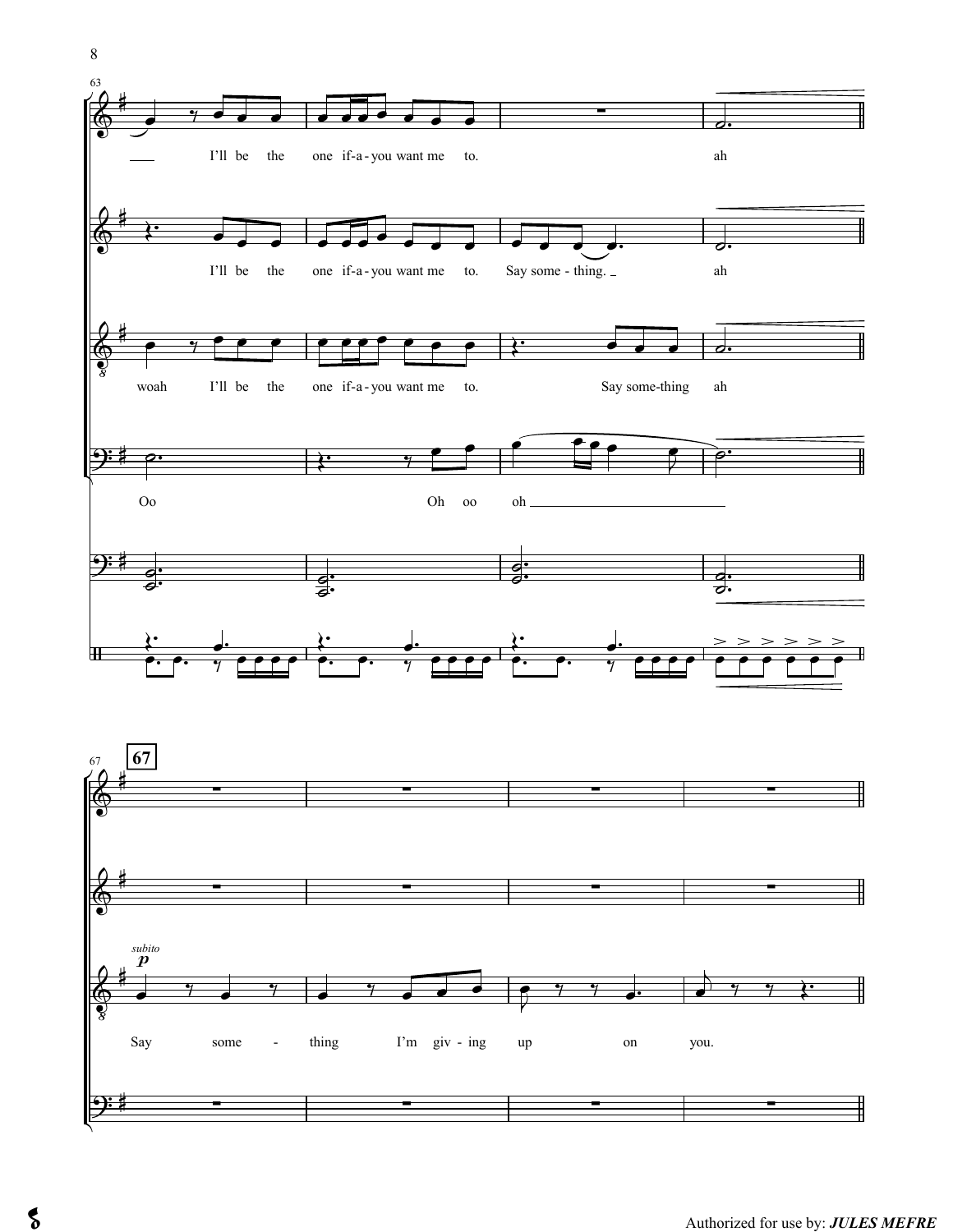

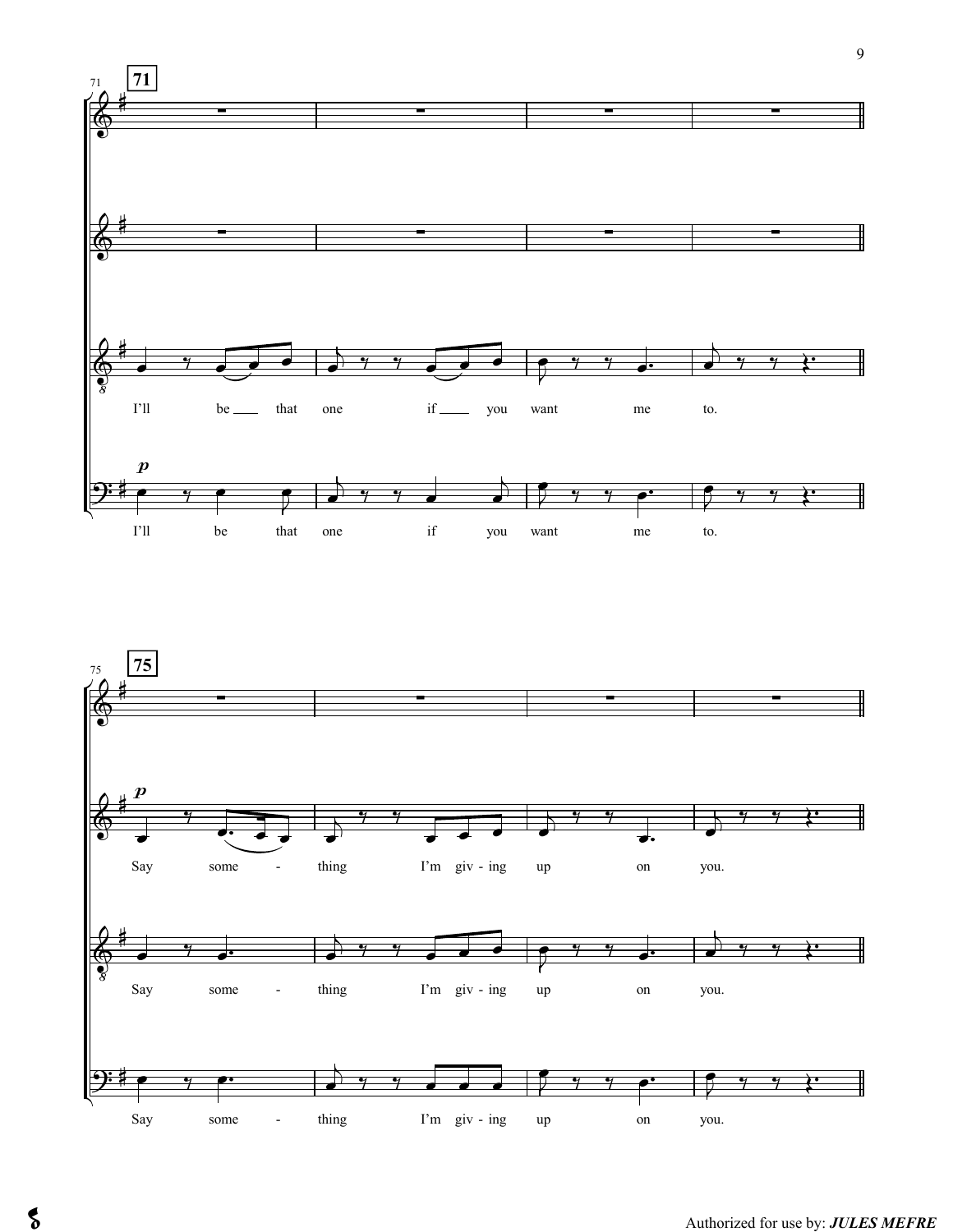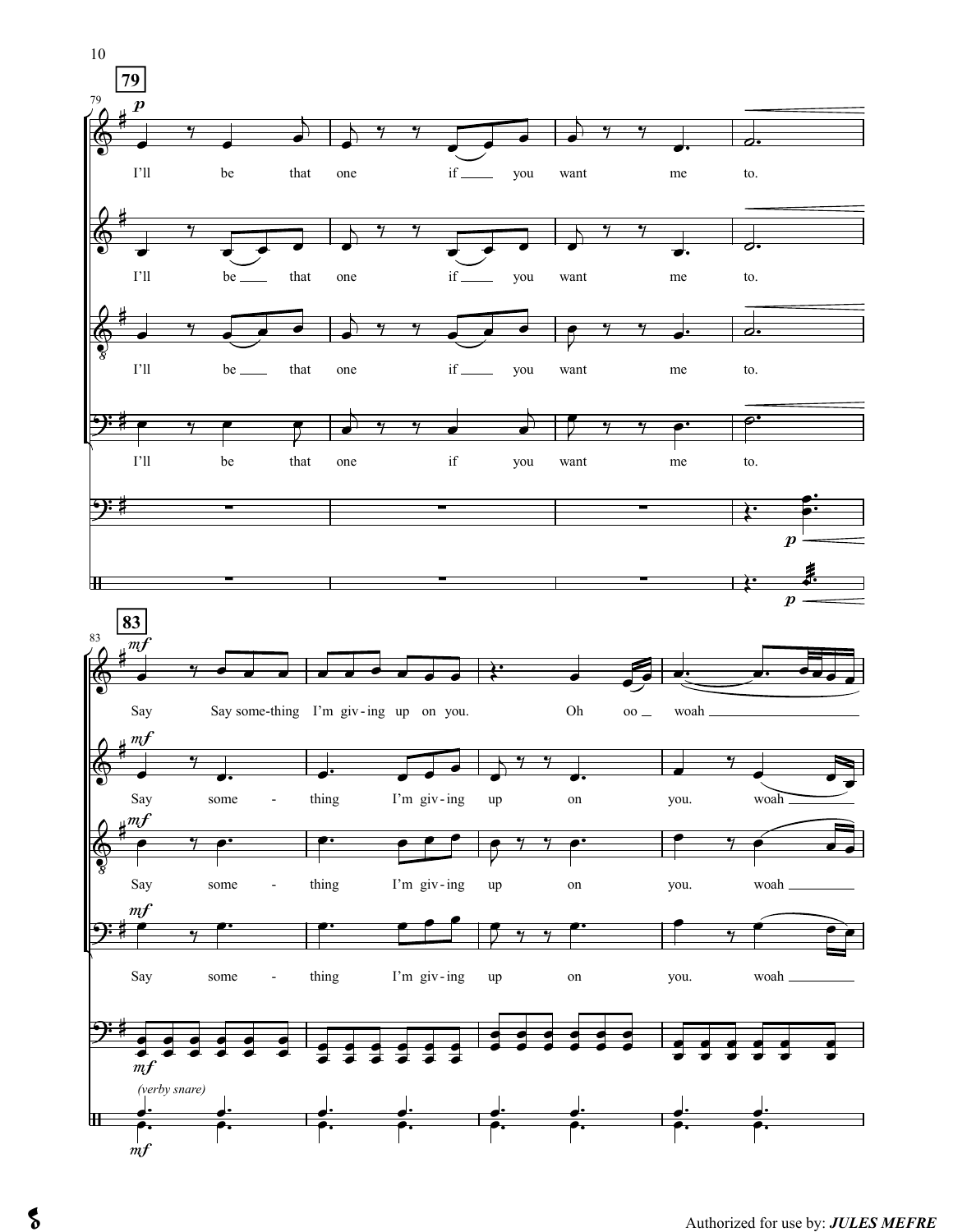87 Oh I'll be the one <u>if</u> you <u>e</u> want me to. I'll be <u>s</u> the one if you want me to. I'll one be <u>s</u> the if you want me to.  $\boldsymbol{\varphi}$ : I'll to. be <u>s</u> the one if you want me *toms* 旺  $\frac{y}{1}$ **91** 91 Say some - thing I'm giv-ing up Oh Woah say some - thing I'm giv - ing up on you. Oo woah  $f$ Oh Woah say some - thing I'm giv - ing up on you. Oo woah  $f_{\scriptscriptstyle\mathcal{E}}$ Woah Oh \_\_\_\_\_\_\_\_ say some - thing I'm giv - ing up on you. Oo woah 9: 1 G o बै €  $\boldsymbol{f}$  $\frac{\sqrt{2}}{2}$ 旺  $\exists$  $\overline{f}$ 

11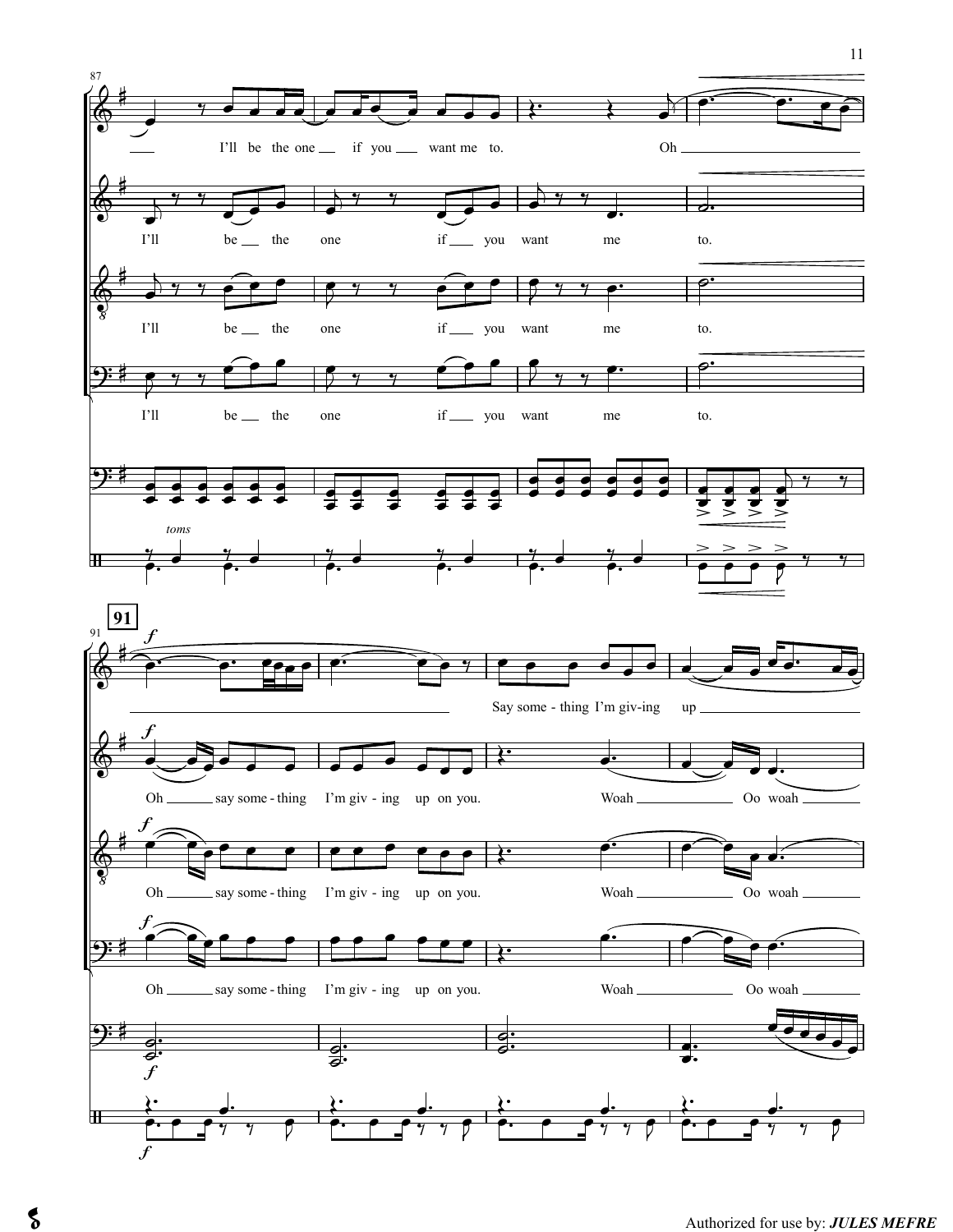